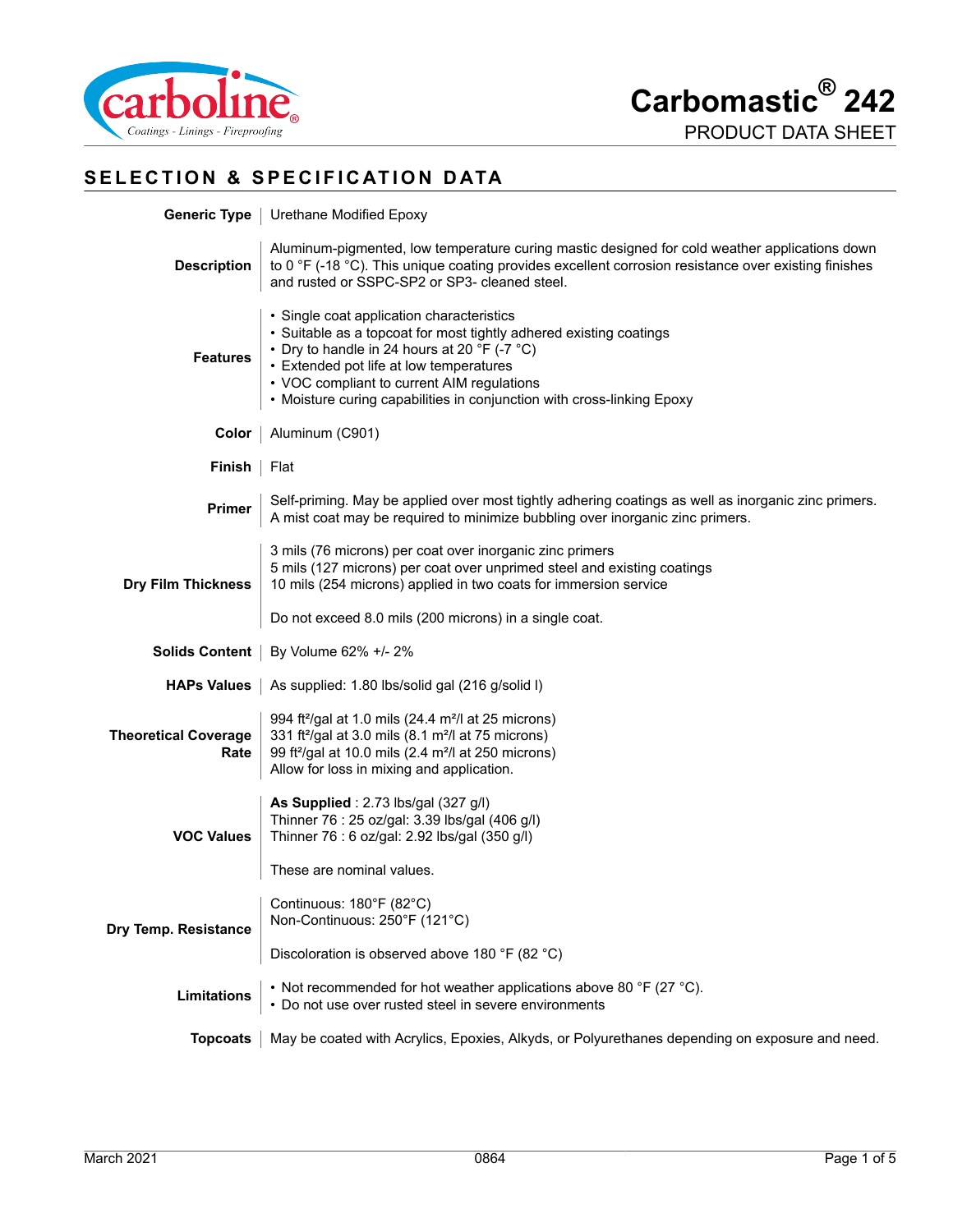**Carbomastic® 242**





## **SUBSTRATES & SURFACE PREPARATION**

| General                                      | Surfaces must be clean and dry. Employ adequate methods to remove dirt, dust, oil and all other<br>contaminants that could interfere with adhesion of the coating.                                                                       |
|----------------------------------------------|------------------------------------------------------------------------------------------------------------------------------------------------------------------------------------------------------------------------------------------|
| <b>Steel</b>                                 | Immersion: SSPC-SP10 with a 2.0-3.0 mil (50-75 micron) surface profile.<br>Non-Immersion: SSPC-SP6 with a 2.0-3.0 mil (50-75 micron) surface profile for maximum<br>protection. SSPC-SP2, SP3, SP7, or SP12 are also acceptable methods. |
|                                              | When using under fireproofing products, defer to the primer surface preparation requirements in the<br>product data sheet of the fireproofing product.                                                                                   |
| <b>Galvanized Steel</b>                      | SSPC-SP1 (Aged)<br>SSPC-SP16 (New)                                                                                                                                                                                                       |
|                                              | When using under fireproofing products, defer to the primer surface preparation requirements in the<br>product data sheet of the fireproofing product.                                                                                   |
| <b>Previously Painted</b><br><b>Surfaces</b> | Lightly sand or abrade to roughen and de-gloss the surface. Existing paint must attain a minimum<br>3A rating in accordance with ASTM D3359 "X-Scribe" adhesion test.                                                                    |

## **PERFORMANCE DATA**

#### **All test data was generated under laboratory conditions. Field testing results may vary.**

| <b>Test Method</b>               | <b>System</b>                        | <b>Results</b>                                         |
|----------------------------------|--------------------------------------|--------------------------------------------------------|
|                                  |                                      | No blistering or rusting                               |
| ASTM B 117 Salt Spray            | 2 cts over blasted steel             | No loss of adhesion                                    |
|                                  |                                      | Rust in scribe                                         |
|                                  |                                      | Less than 3/16 inch undercutting at scribe             |
| ASTM D 3363 Pencil Hardness      | 1 ct. applied at 6 mils DFT          | >8H                                                    |
|                                  | 1000 cycles                          |                                                        |
| ASTM D 4060 Abrasion             | 1000 gm. Load                        | 169 mg loss                                            |
|                                  | CS-17 wheel                          |                                                        |
|                                  | 2 coats                              |                                                        |
| ASTM D 4541 Adhesion (Elcometer) | A) Blasted Steel                     | A) 710 psi                                             |
|                                  | B) Rusted Steel                      | B) 658 psi                                             |
| ASTM D 4541 Adhesion (Pneumatic) | A) Blasted Steel                     | A) 1511 psi                                            |
|                                  | <b>B)</b> Rusted Steel               | B) 1213 psi                                            |
|                                  | Conical Mandrel - One coat cured at: | Distance from end of                                   |
| ASTM D 522 Elongation            | A) 73 °F (23 °C)<br>B) 40 °F (4 °C)  | Mandrel to end of first crack:                         |
|                                  |                                      | A) $\frac{1}{2}$ inch avg. Actual elongation: 40% avg. |
|                                  |                                      | B) 1/4 inch avg. Actual elongation: 74% avg.           |

Additional data available upon written request

#### **MIXING & THINNING**

Mixing | Power mix separately, then add Part B to Part A and power mix. DO NOT MIX PARTIAL KITS.

May be thinned up to 25 oz/gal (20%) with Thinner 76 for spray, brush or roller applications. For warmer temperatures, may be thinned up to 26 oz/gal (20%) with Thinner 72.

**Thinning**

Use of thinners other than those supplied by Carboline may adversely affect product performance and void product warranty, whether expressed or implied.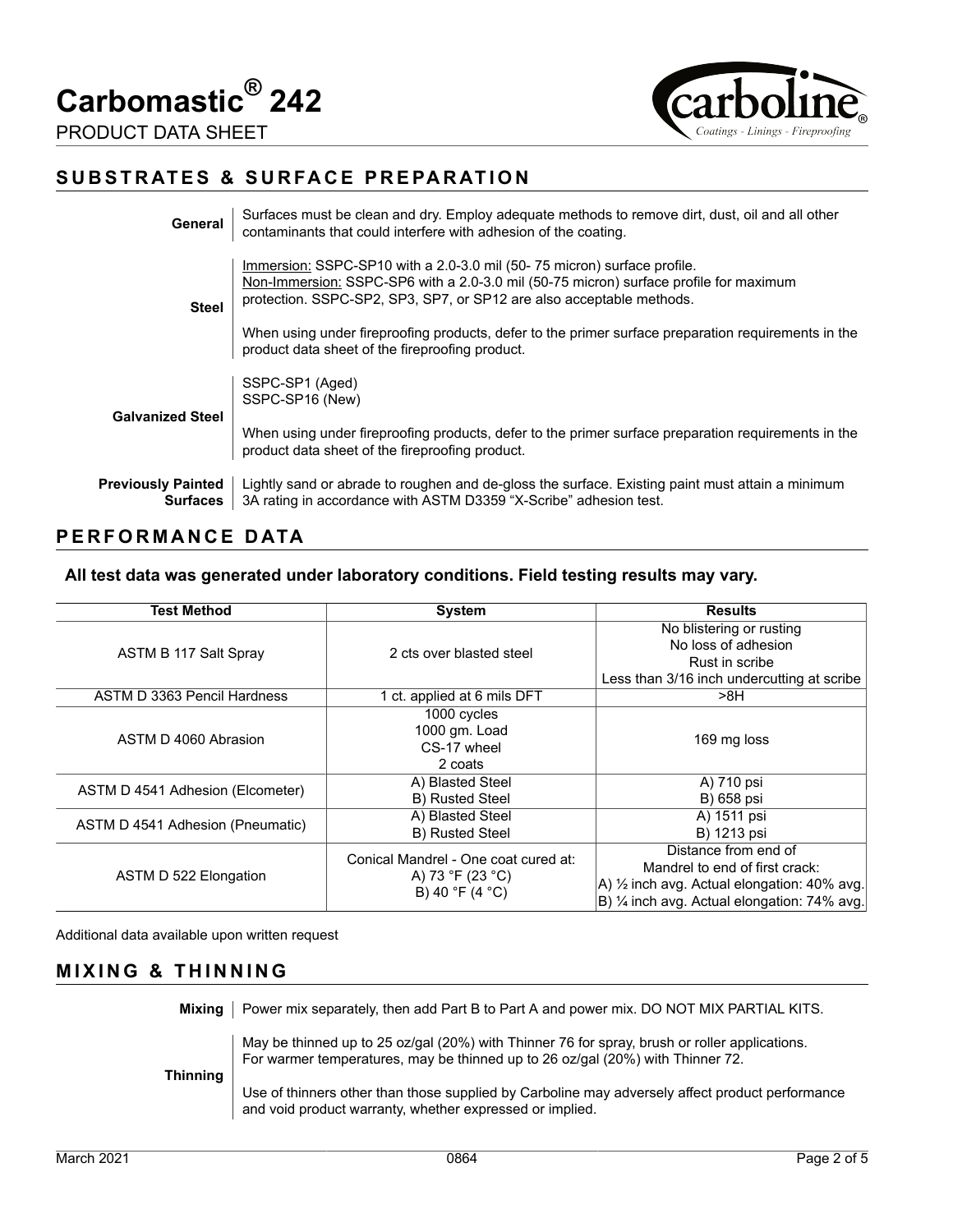



## **MIXING & THINNING**

**Ratio** | 4:1 Ratio (A to B)

**Pot Life** 6 Hours at 35 °F (2 °C) 3 Hours at 75 °F (24 °C) This material is moisture sensitive. Moisture contamination will shorten pot life and cause gelation. Pot life ends when coating become too viscous to use.

## **APPLICATION EQUIPMENT GUIDELINES**

Listed below are general equipment guidelines for the application of this product. Job site conditions may require modifications to these guidelines to achieve the desired results.

| <b>Spray Application</b><br>(General)  | This is a high solids coating and may require slight adjustments in spray techniques. Wet film<br>thickness is easily and quickly achieved. The following spray equipment has been found suitable<br>and is available from manufacturers such as Binks, DeVilbiss and Graco. |  |
|----------------------------------------|------------------------------------------------------------------------------------------------------------------------------------------------------------------------------------------------------------------------------------------------------------------------------|--|
| <b>Conventional Spray</b>              | Pressure pot equipped with dual regulators, 3/8" I.D. minimum material hose, 0.086" I.D. fluid tip<br>and appropriate air cap.                                                                                                                                               |  |
| <b>Airless Spray</b>                   | Pump Ratio: $30:1$ (min.)*<br>GPM Output: 3.0 (min.)<br>Material Hose: 3/8" I.D. (min.)<br>Tip Size: 0.017-0.021"<br>Output PSI: 1900-2100<br>Filter Size: 60 mesh<br>*PTFE packings are recommended and available from the pump manufacturer.                               |  |
| <b>Brush &amp; Roller</b><br>(General) | Multiple coats may be required to obtain desired appearance, recommended dry film thickness and<br>adequate hiding. Avoid excessive re-brushing or rerolling.                                                                                                                |  |
| Brush                                  | Use a medium bristle brush.                                                                                                                                                                                                                                                  |  |
| Roller                                 | Use a short-nap roller cover with a solvent resistant core.                                                                                                                                                                                                                  |  |

### **APPLICATION CONDITIONS**

| Condition | Material                        | Surface                               | <b>Ambient</b>                   | Humiditv |
|-----------|---------------------------------|---------------------------------------|----------------------------------|----------|
| Minimum   | $35^{\circ}$ F (2 $^{\circ}$ C) | $(-18°C)$<br>∩∘⊏                      | $-18^{\circ}$ C`<br>0°F          | 0%       |
| Maximum   | 75°F (24°C)                     | $80^{\circ}$ F<br>10700<br>، ک<br>َ ب | $80^{\circ}$ F (27 $^{\circ}$ C) | 80%      |

Condensation due to substrate temperatures below the dew point can cause flash rusting on prepared steel and interfere with proper adhesion to the substrate. Special application techniques may be required above or below normal application conditions. **Note:** In warm conditions, it is important to control film thickness, especially in overlap areas as excessive thickness may cause solvent entrapment.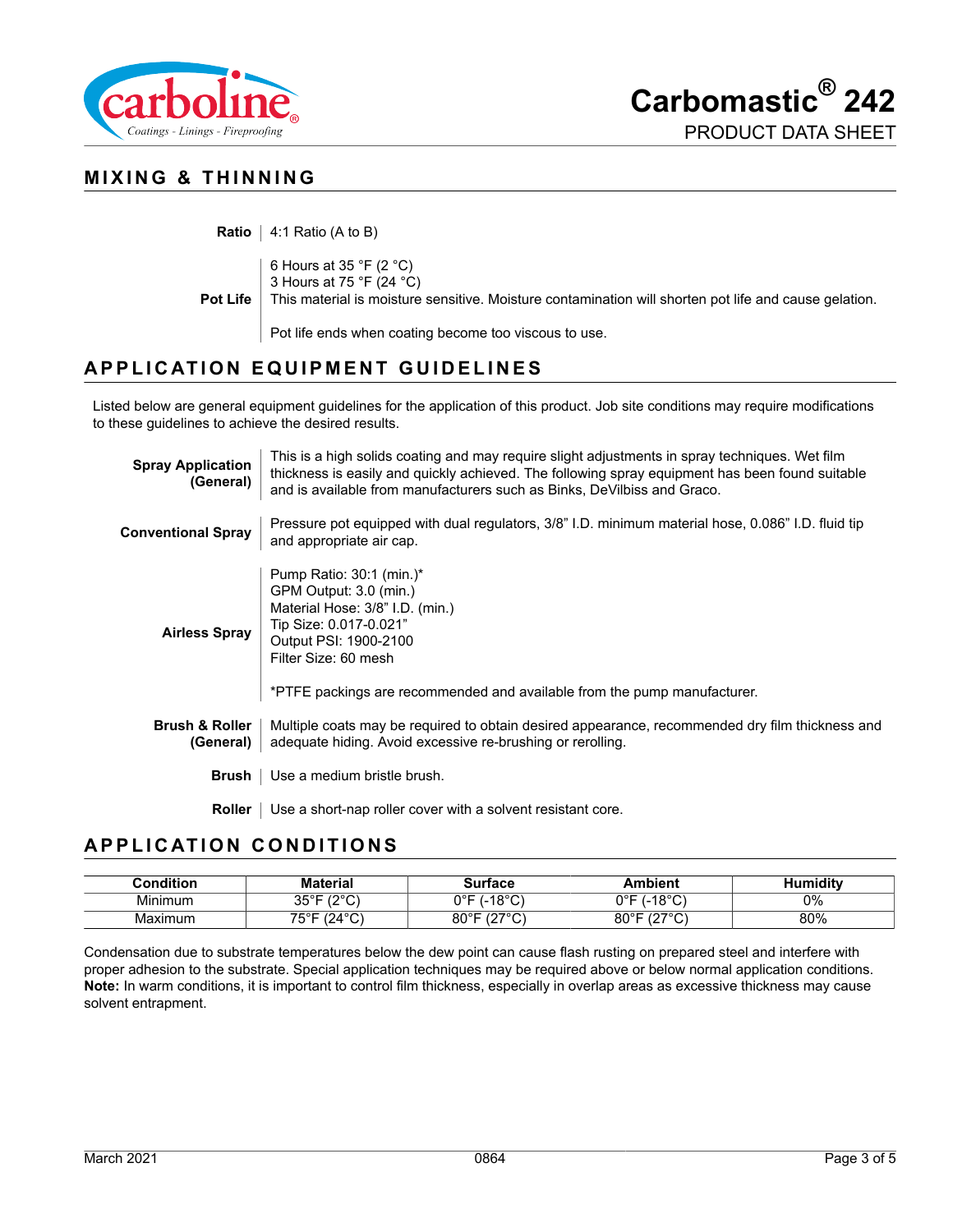**Carbomastic® 242**

PRODUCT DATA SHEET



## **CURING SCHEDULE**

| Surface Temp.                    | Dry to Handle | Dry to Recoat & Topcoat<br>w/ other finishes |
|----------------------------------|---------------|----------------------------------------------|
| $0^{\circ}$ F (-18 $^{\circ}$ C) | 36 Hours      | 36 Hours                                     |
| $20^{\circ}$ F (-7 $^{\circ}$ C) | 24 Hours      | 24 Hours                                     |
| $50^{\circ}$ F (10 $^{\circ}$ C) | 12 Hours      | 12 Hours                                     |
| 75°F (24°C)                      | 4 Hours       | 4 Hours                                      |

These times are based on a 5.0 mil (125 micron) dry film thickness. Higher film thickness, insufficient ventilation or cooler temperatures will require longer cure times and could result in solvent entrapment and premature failure. **Maximum recoat/ topcoat times are 30 days for epoxies and 90 days for polyurethanes at 75 °F (24 °C).Recoat intervals may vary from those listed above when using under intumescent fireproofing products. Consult Carboline Technical Service for recommended cure times before applying Carboline intumescent products.**

Excessive humidity or condensation on the surface during curing can interfere with the cure. If the maximum recoat time is exceeded, the surface must be abraded prior to the application of additional coats. **Note:** This product contains conductive pigments and cannot be holiday tested.

#### **The curing schedule below references curing times for immersion service.**

| Temp.                             | Timet<br><b>THEFT</b><br>e Immersion<br>uure<br>-ınaı |
|-----------------------------------|-------------------------------------------------------|
| $\sim$<br>. .<br>╯<br><br>υ<br>-- | 5 Davs                                                |

#### **CLEANUP & SAFETY**

| Cleanup       | Use Thinner 2 or Acetone. In case of spillage, absorb and dispose of in accordance with local<br>applicable regulations.                                                                                                                                                                                                                                                                                                         |
|---------------|----------------------------------------------------------------------------------------------------------------------------------------------------------------------------------------------------------------------------------------------------------------------------------------------------------------------------------------------------------------------------------------------------------------------------------|
| <b>Safety</b> | Read and follow all caution statements on this product data sheet and on the SDS for this product.<br>Employ normal workmanlike safety precautions. Use adequate ventilation. Keep container closed<br>when not in use.                                                                                                                                                                                                          |
| Ventilation   | When used as a tank lining or in enclosed areas, thorough air circulation must be used during and<br>after application until the coating is cured. The ventilation system should be capable of preventing<br>the solvent vapor concentration from reaching the lower explosion limit for the solvents used. In<br>addition to ensuring proper ventilation, appropriate respirators must be used by all application<br>personnel. |

### **PACKAGING, HANDLING & STORAGE**

| <b>Shelf Life</b>                                                                                                                                                            | Part A & B: Min. 24 months at 75 °F (24 °C)                                                                                 |  |
|------------------------------------------------------------------------------------------------------------------------------------------------------------------------------|-----------------------------------------------------------------------------------------------------------------------------|--|
|                                                                                                                                                                              | *Shelf Life: (actual stated shelf life) when kept at recommended storage conditions and in original<br>unopened containers. |  |
| <b>Storage Temperature &amp;</b> $ $ 35-110 °F (2-43 °C)                                                                                                                     |                                                                                                                             |  |
|                                                                                                                                                                              | Humidity   0-90% Relative Humidity                                                                                          |  |
|                                                                                                                                                                              | <b>Storage</b>   Store Indoors.                                                                                             |  |
|                                                                                                                                                                              | <b>Shipping Weight</b>   1.25 Gallon Kit - 13 lbs $(6 \text{ kg})$                                                          |  |
|                                                                                                                                                                              | <b>(Approximate)</b> $\vert$ 5 Gallon Kit - 53 lbs (24 kg)                                                                  |  |
| <b>Flash Point (Setaflash)</b> $\left[\begin{array}{c} \text{Part A: 60 } \text{°F (16 } \text{°C)} \\ \text{Part B: } > 212 \text{ °F (100 } \text{°C)} \end{array}\right]$ |                                                                                                                             |  |